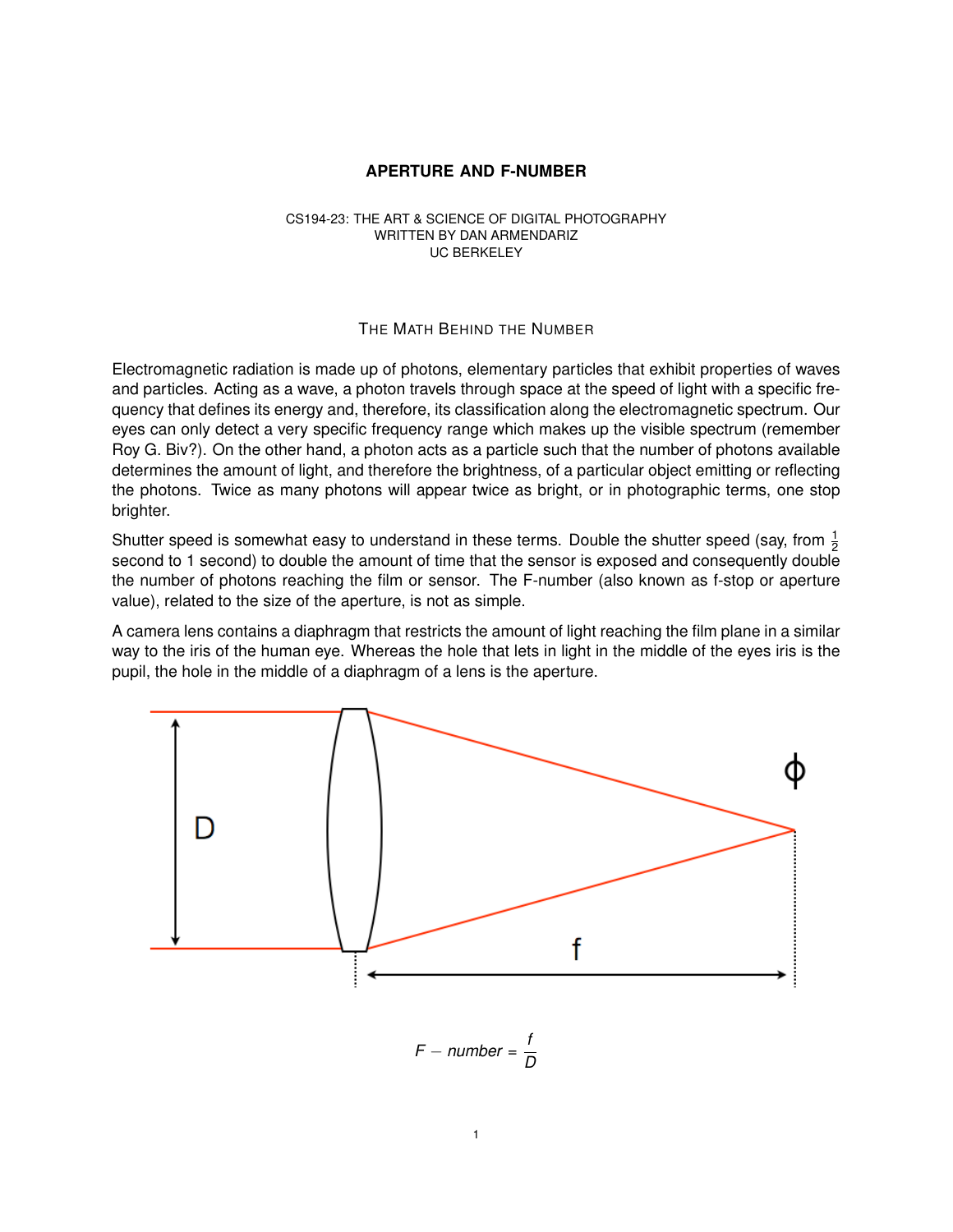If the area of the aperture is doubled, the number of photons that can reach the sensor through the lens is also doubled. The F-number of a lens is the ratio of its focal length divided by the diameter of the aperture. Since the F-number is a ratio involving the diameter, and not the area, we lose the ability to nicely double or halve a number to calculate a stop.

Notice that, counterintuitively, higher F-numbers indicate that less light travels through the lens. To convince yourself of this, imagine what would happen to the F-number if the diameter decreases while the focal length remains the same or while the focal length increases while the diameter is the same. Also realize that the diagram above is an oversimplification of lenses. Almost all modern lenses are made up of more than one glass element, and it is not necessarily the very front element that contains the smallest diameter. An element inside of the lens may be a little bit smaller, for example, but this does not affect the focal length.

Back on topic. Doubling or halving the area of the aperture respectively doubles or halves the amount of light entering the lens. It should be clear that the F-number is related to the diameter of the lens and not the area. The question therefore arises: which F-numbers constitute a one stop difference?

To answer this question, lets assume we have two separate lenses that have areas *A*<sup>1</sup> and *A*2, shown below.



 $A_1$  is twice the area of  $A_2$ , and we will assume that the diameter  $(d_1)$  and focal length (*f*) of  $A_1$  is 1, so the F-number would be 1. Let us further assume that the focal length of the lenses are the same. To figure out the F-number of  $A_2$ , we need to determine how much smaller the diameter is compared to that of  $A_1$ . Lets do the math!

Area of a circle = 
$$
\pi r^2 = \pi \left(\frac{d}{2}\right)^2
$$
 radius (r) =  $\frac{\text{diameter (d)}}{2}$ 

$$
A_1 = \pi \left(\frac{d_1}{2}\right)^2 = \pi \left(\frac{(d_1)^2}{4}\right) = \frac{\pi (d_1)^2}{4}
$$
  
\n
$$
A_2 = \pi \left(\frac{d_2}{2}\right)^2 = \pi \left(\frac{(d_2)^2}{4}\right) = \frac{\pi (d_2)^2}{4}
$$
  
\n
$$
A_1 = 2 \cdot A_2
$$
  
\n
$$
\frac{\pi (d_1)^2}{4} = 2 \cdot \frac{\pi (d_2)^2}{4}
$$
  
\n
$$
\frac{\pi (d_1)^2}{4} = \frac{2 \cdot \frac{\pi (d_2)^2}{4}}{\left(\frac{\pi}{4}\right)}
$$
  
\n
$$
(d_1)^2 = 2(d_2)^2
$$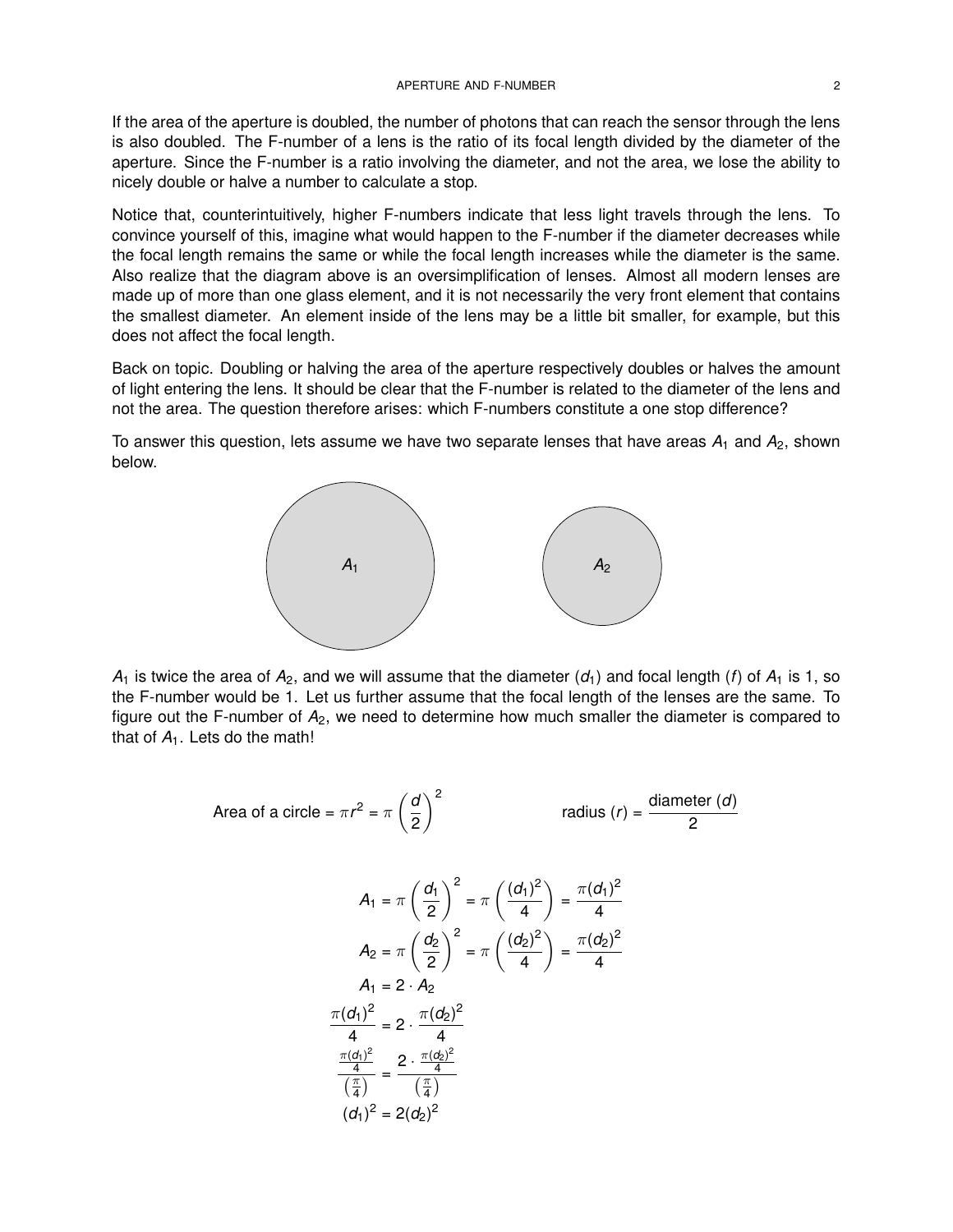$$
d_2 = \sqrt{\frac{1}{2}(d_1)^2}
$$
  
= 
$$
\frac{\sqrt{1}}{\sqrt{2}}d_1
$$
  
= 
$$
\left(\frac{\sqrt{2}}{\sqrt{2}}\right)\frac{1}{\sqrt{2}}d_1
$$
  
= 
$$
\frac{d_1\sqrt{2}}{2}
$$

This means, for for  $A_2$  to be half the area of  $A_1$ , the diameter  $d_2$  must be  $\sqrt{2}$ a of  $A_1$ , the diameter  $d_2$  must be  $\frac{\sqrt{2}}{2}$  times  $d_1$ . We know that the diameter  $d_1$  is 1, so the diameter  $d_2$  is  $\frac{\sqrt{2}}{2}$  $\frac{\sqrt{2}}{2}$  which is approximately equal to 0.7. Lets continue with the calculations.

F-number of 
$$
A_2 = \frac{f}{D} = \frac{f}{d_2} = \frac{1}{\left(\frac{\sqrt{2}}{2}\right)} = \frac{2}{\sqrt{2}} = \frac{2}{\sqrt{2}} \left(\frac{\sqrt{2}}{\sqrt{2}}\right) = \sqrt{2} = 1.4
$$

The F-number for  $A_2$ , then, is 1.4. Note that even though the area  $A_2$  is half the area of  $A_1$ , the diameter  $d_2$  is about 0.7 times as much as  $d_1$ , so the F-number is affected similarly.

As an exercise, try doing the same thing with  $A_2$  and a third circle with area  $A_3$  which is equal to half of the area *A*2. If you keep applying this math for halved areas, you get a list of F-numbers that are one stop apart:

**F-numbers:** *f* /1.0, *f* /1.4, *f* /2.0, *f* /2.8, *f* /4.0, *f* /5.6, *f* /8, *f* /11, *f* /16, *f* /22, *etc.*

These numbers may be difficult to memorize, so a trick is to remember the first two F-numbers (1.0 and 1.4) and double each; these are the next two F-numbers. Like so:

| 2x                                                                                   | 2x | 2x | 2x |
|--------------------------------------------------------------------------------------|----|----|----|
| F-numbers: $f/1.0, f/1.4, f/2.0, f/2.8, f/4.0, f/5.6, f/8.0, f/11, f/16, f/22, etc.$ |    |    |    |
| 2x                                                                                   | 2x | 2x | 2x |